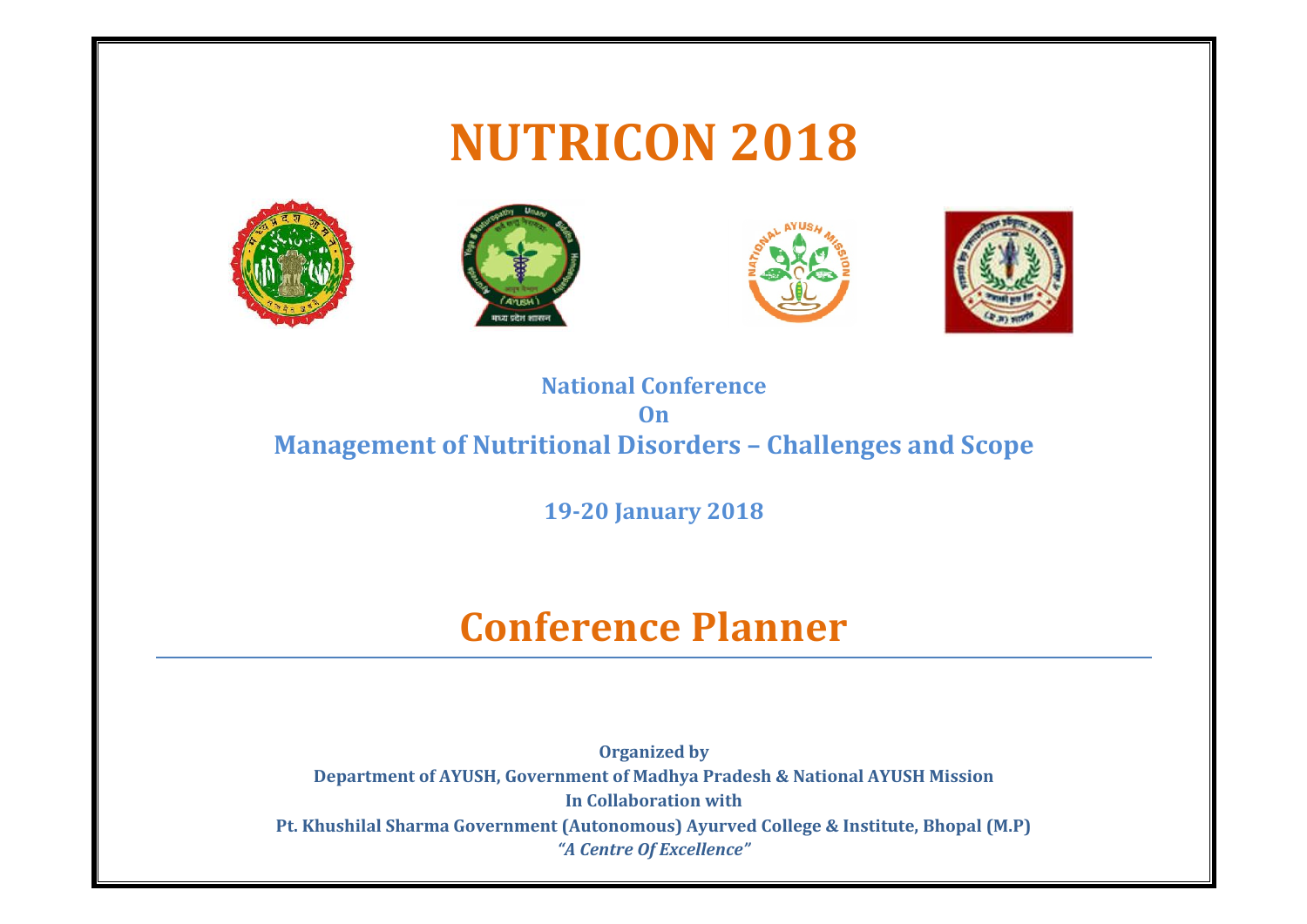**A NATIONAL CONFERENCE ON MANAGEMENT OF NUTRITIONAL DISORDERS: CHALLENGES & SCOPE SCIENTIFIC SESSIONS SCHEDULE**

| DAY 1, 19 JANUARY 2018 |                                      |                     |                           |                      |  |  |  |
|------------------------|--------------------------------------|---------------------|---------------------------|----------------------|--|--|--|
| 08:30 - 11:00AM        | <b>REGISTRATION</b>                  |                     |                           |                      |  |  |  |
| $08:30 - 10:00AM$      | <b>BREAKFAST</b>                     |                     |                           |                      |  |  |  |
| 11:00 - 12:30PM        | OPENING CEREMONY- Swarn Jayanti Hall |                     |                           |                      |  |  |  |
| 12:30 - 12:45PM        | <b>TEA BREAK</b>                     |                     |                           |                      |  |  |  |
| $12:45PM -$            | <b>SESSION 1</b>                     | <b>SESSION 2</b>    | <b>SESSION 3</b>          | <b>SESSION 4</b>     |  |  |  |
| 02:15PM                | <b>VENUE: Heerak Hall</b>            | VENUE: Manikya Hall | <b>VENUE: Neelam Hall</b> | VENUE: Vaidurya Hall |  |  |  |
| $02:15 - 03:15PM$      | <b>LUNCH</b>                         |                     |                           |                      |  |  |  |
| 03:15PM-05:15PM        | <b>SESSION 5</b>                     | <b>SESSION 6</b>    | <b>SESSION 7</b>          | <b>SESSION 8</b>     |  |  |  |
|                        | <b>VENUE: Heerak Hall</b>            | VENUE: Manikya Hall | <b>VENUE: Neelam Hall</b> | VENUE: Vaidurya Hall |  |  |  |
| $05:15 - 05:45PM$      | <b>TEA BREAK</b>                     |                     |                           |                      |  |  |  |
| $05:45 - 07:45PM$      | CULTURAL EVE - Swarn Jayanti Hall    |                     |                           |                      |  |  |  |
| 08:00 PM               | <b>DINNER</b>                        |                     |                           |                      |  |  |  |

| DAY 2, 20 JANUARY 2018 |                                           |                     |                           |                      |  |  |  |
|------------------------|-------------------------------------------|---------------------|---------------------------|----------------------|--|--|--|
| 08:30 - 09:30AM        | <b>BREAKFAST</b>                          |                     |                           |                      |  |  |  |
| $9.30$ AM-             | <b>SESSION 9</b>                          | <b>SESSION 10</b>   | <b>SESSION 11</b>         | <b>SESSION 12</b>    |  |  |  |
| 11.45 AM               | <b>VENUE: Heerak Hall</b>                 | VENUE: Manikya Hall | <b>VENUE: Neelam Hall</b> | VENUE: Vaidurya Hall |  |  |  |
| 11.45AM -12.00NOON     | <b>TEA BREAK</b>                          |                     |                           |                      |  |  |  |
| 12.00 NOON-2.15PM      | <b>SESSION 13</b>                         | SESSION 14          | <b>SESSION 15</b>         | <b>SESSION 16</b>    |  |  |  |
|                        | <b>VENUE: Heerak Hall</b>                 | VENUE: Manikya Hall | <b>VENUE: Neelam Hall</b> | VENUE: Vaidurya Hall |  |  |  |
| $2.15 - 3.15$ PM       | <b>LUNCH</b>                              |                     |                           |                      |  |  |  |
| $3.15 - 5.00$ PM       | VALEDICTORY CEREMONY - Swarn Jayanti Hall |                     |                           |                      |  |  |  |
| 05:00 PM               | <b>TEA &amp; SNACKS</b>                   |                     |                           |                      |  |  |  |

| Poster Presentation Session – Pukharaj Hall (Convention Hall at First floor) |                        |  |  |  |
|------------------------------------------------------------------------------|------------------------|--|--|--|
| Day 1, 19 January 2018                                                       | Day 2, 20 January 2018 |  |  |  |
| $12:45PM - 05:15PM$                                                          | $09:30AM - 03:15PM$    |  |  |  |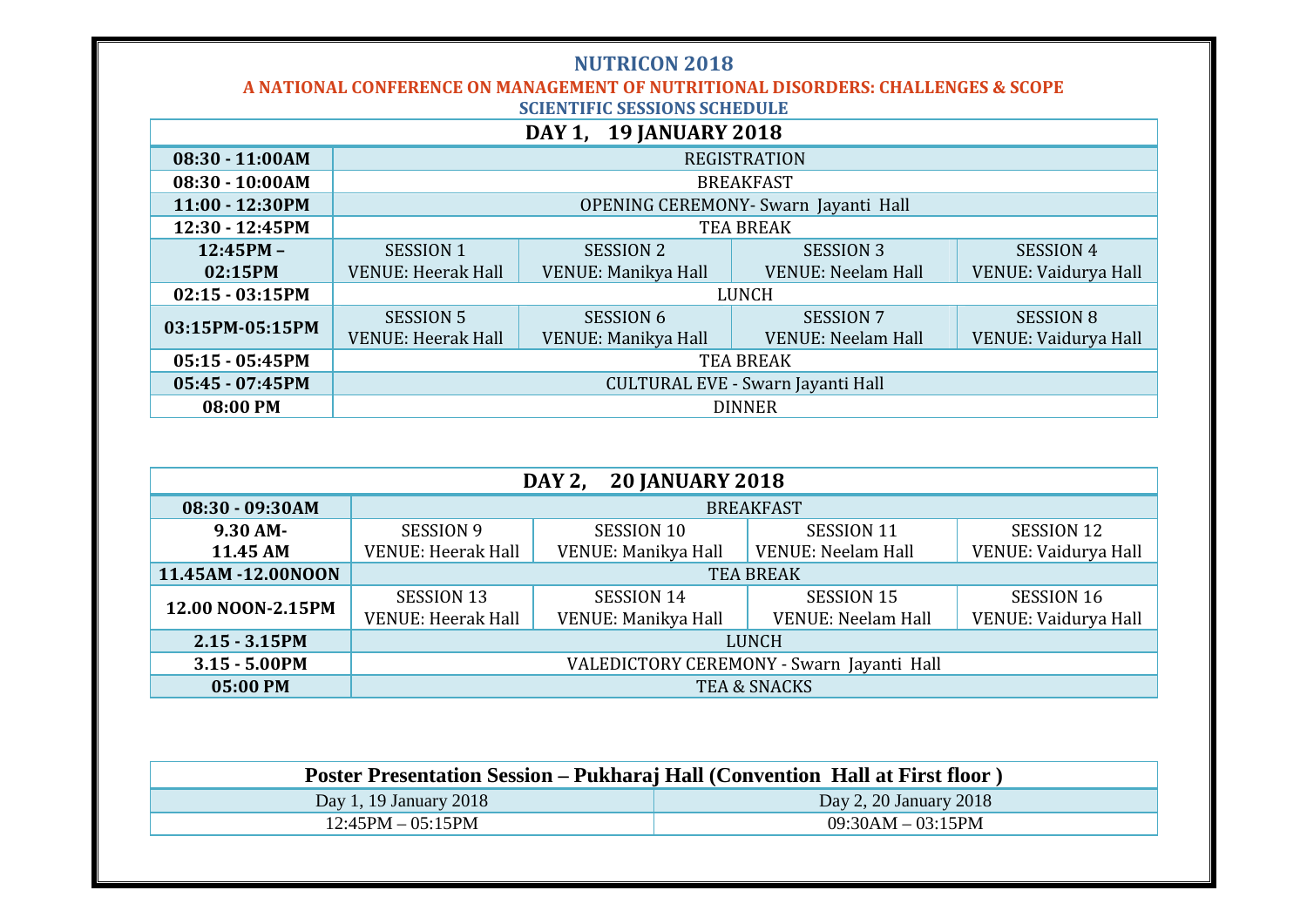## **A NATIONAL CONFERENCE ON MANAGEMENT OF NUTRITIONAL DISORDERS: CHALLENGES & SCOPE SCIENTIFIC SESSIONS SCHEDULE**

**1 st DAY , 19th JANUARY 2018 1 st SESSION TIME: 12.45 pm to 2.15 pm**

#### **TRACK NO./ SESSION 1 –T1A : "HEERAK HALL"**

**THEME :** Management of Nutritional disorders prevalent among the Children

**Chair :** Dr. P. K. Prajapati : M.D. (Ayu), Ph.D (Dean & Director I/c All India Institute of Ayurveda, Dehli)

**Co- Chair :** Dr. M.K. Vyas : M.D. (Ayu), Ph.D, Professor & Head of Basic Principles & (All India Institute of Ayurveda, Dehli)

## **KEYNOTE SPEAKERS**

- **1.** Dr. Rajagopal S
	- Weaning foods and nutrition in early childhood period
- **2.** Dr. Shailaja U
	- Healthy food practices in children of different age groups

Q and A session with the panel of keynote speakers

## **Oral Presentations**

**OP-01** Swarnprashana Samskara (Lehana) In The Management Of Nutritional Deficiencies In Children : *Anuruchi Solanki ,*

*Sheetal Kumar Solanki*

- **OP-02** Brihana Effect Of Ashvagandha Granules & Asvagandha Kshira Basti In Krisha Children- A Clinical Comparative Study : *V. K. Kori*
- **OP-03** Management Of Nutritional Disorders Prevalent Among the Children : *Amit Mukherjee, O.P. Dwivedi, Jinesh Jain, Bhagwati Tripathi*
- **OP-04** Eating Disorders In Children And Adolescents : *Deepak Singh Yadav, Ramakant Dwivedi, A.K. Singh*
- **OP-05** Prevalence of overweight and obesity and their association with anthropometric measurements among Bhopal city Professionals : *Saleha Zainab, Charu Bansal, Umesh Shukla, Nitin Marwaha*
- **OP-06** Enriching the Nutrional Status Of Child Through Ayurveda : *Punit Dwivedi, Santosh Agarwal*
- **OP-07** Pediatric Nutrition : The Base Of Nutritional Status : *Deepika Thakur, Pramod Patel , H.P. Sharma, Urmila Shukla*

**OP-08** Malnutrition Among Under-Five Year Children In India And Strategies For control : *Megha Agrawal, Ranjit Narang, R. Appaji Rao*

**OP-09** Rejunavating Plant – Rudanti (Cressa Cretica Linn.), *Anjali Jain*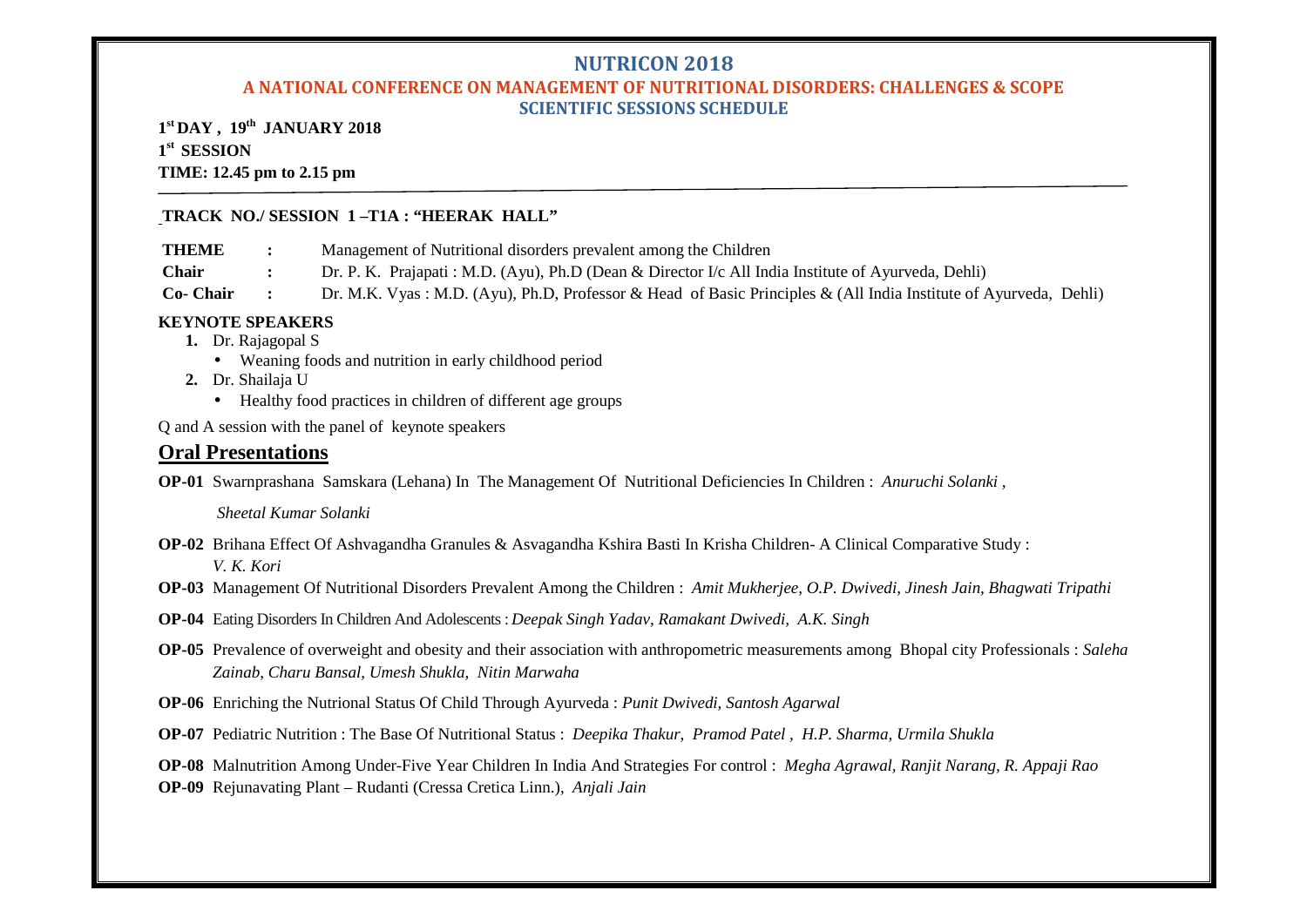## **A NATIONAL CONFERENCE ON MANAGEMENT OF NUTRITIONAL DISORDERS: CHALLENGES & SCOPE SCIENTIFIC SESSIONS SCHEDULE**

## **1 stDAY , 19th JANUARY 2018 1 st SESSION**

#### **TIME: 12.45 pm to 2.15 pm**

## **TRACK NO./ SESSION 2 –T2 A : MANIKYA HALL**

**THEME** : Nutritional disorders in adolescent girls and their management

**Chair :** Dr. Sanjeev Sharma, Director of Nationl Institute of Ayurveda (Jaipur)

**Co- Chair :** Dr. Dhyaneshwar Thorat, Member EC, CCIM

#### **KEYNOTE SPEAKERS**

- **1.** Dr. Mrs Pushpa Awasthy
	- Under nutrition- challenges and scope
- 2. Dr. P.K. Beena Rose
	- Concept of diet in reproductive health-An avurvedic perspective

Q and A session with the panel of keynote speakers

## **Oral Presentations**

**OP- 01** Women Empowerment Through Nutritional Security: Challenges And Possible Interventions In Agriculture, *Sheela Raghuwanshi*

**OP- 02** Challenges And Management Of Nutritional Disorders In Female Athletes, *Meeta Badal*

**OP- 03** Nutritional Disorders In Adolescent Girls- Issues And Management, *Vivek Bhargava*

**OP- 04** Role Of Various Lauha Kalpa In Iron Deficincy Anaemia *Kulbhushan Sharma, V. Nageshwar Rao, K. Shankar Rao*

**OP- 05** Nutritional Anaemia In Adolescent Girls, *V. Divya, K.C. Ragamala*

**OP- 06** Nutritinol Disorder In Adolescent Girls & Their Management Through Asparagus Officinalis And Beetroot, *Suchitra Sahoo, Sajota Yadav* **OP- 07** Dietary Pattern & Disorders Of Schoolgoing Adolescents In India, *Pradeep Kumar Mahobia, Vinod Sharma, Anjali Jain*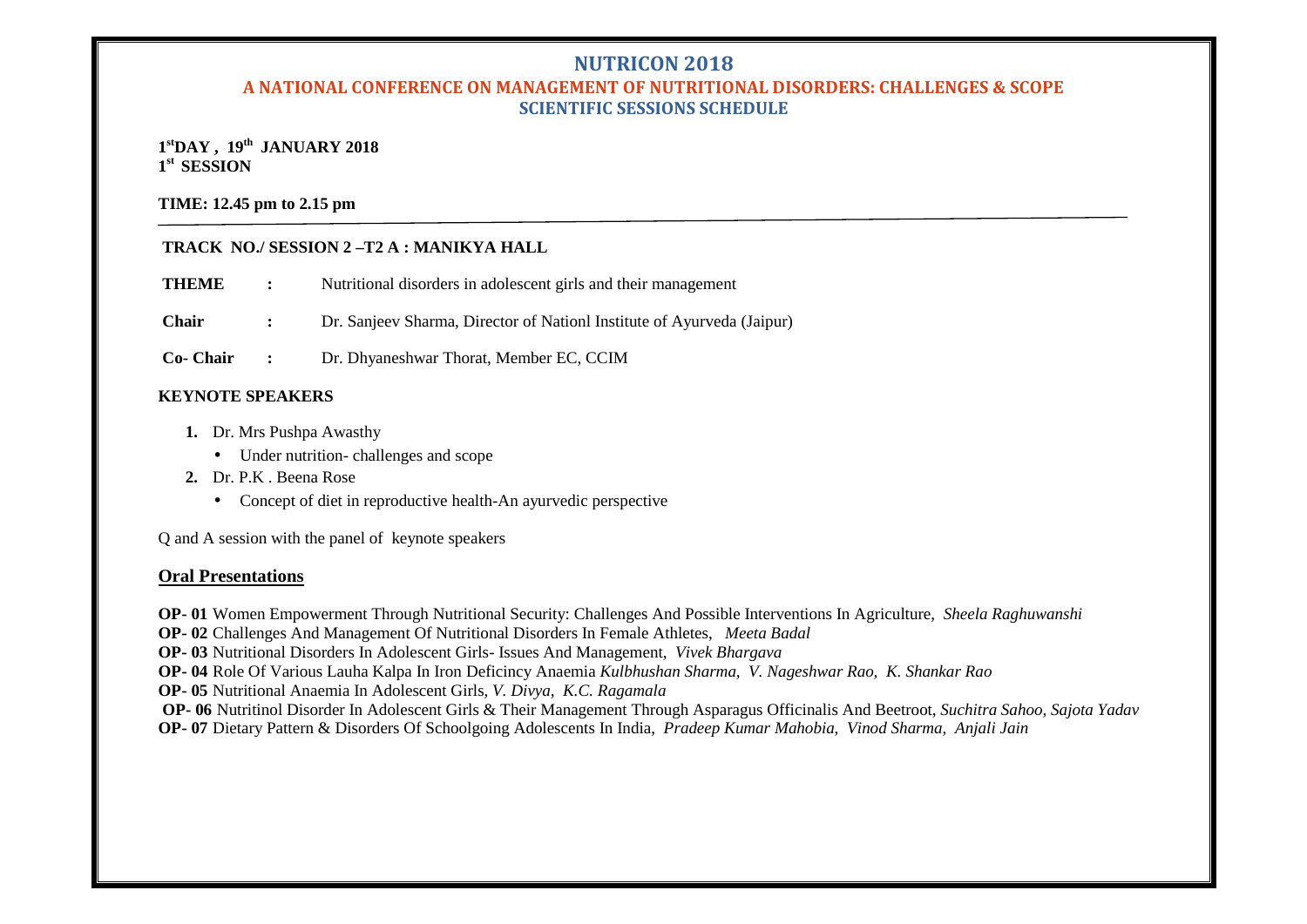## **A NATIONAL CONFERENCE ON MANAGEMENT OF NUTRITIONAL DISORDERS: CHALLENGES & SCOPE SCIENTIFIC SESSIONS SCHEDULE**

## **1 stDAY , 19th JANUARY 2018**

## **1 st SESSION**

## **TIME: 12.45 pm to 2.15 pm**

## **TRACK NO./ SESSION 3 –T 8A : NEELAM HALL**

**THEME :** Issues related to health and nutrition in Geriatrics

- **Chair :** Dr. Abhimanyu Kumar, Vice Chancellor, Uttarakhand Ayurveda University
- **Co- Chair :** Dr. M S Deshpandey, Member CCIM, Bhopal

## **KEYNOTE SPEAKERS**

- **1.** Dr. Prassana N Rao
	- Geriatrics
- **2.** Dr.Manjusha Rajgopala
	- Nutrition & Ocular health.
- **3.** Dr.Murali Krishna
	- Potentials of Ayurveda and current research trends in the management of Sthaulya (obesity)
- Q and A session with the panel of keynote speakers

## **Oral Presentations**

**OP-01** Importance Of Nutritional Drugs (Ghiza - E -Dawai) In Geriatrics, *Abdul Rehman M.I.*

- **OP-02** Effect Of Nutrition On Ageing, *Nupur Bharadwaj*
- **OP-03** Madhutailika Yapana Vasti: An Effective Supplement For Healthy Aging, *Abhishek Bhattacharjee, Seema Malakar*
- **OP-04** Geariatric Care In Rural Area Through Ayurveda, *Dinesh Kumar Malviya*
- **OP-05** Role Of Rasayana Therapy In Geriatric Healthcare, *Manish Kumar Saini, Primi Swush , K. Shankar Rao*
- **OP-06** Nutrition A Serious Issue In Geriatrics, *Suchetta Verma, Kedarlal Meena, Shailaja Bhatnagar, Hetal Dubey*
- **OP-07** Role of Panchakarma in Dhatu Poshan W.S.R. to Snehan Therapy A Conceptual Review, *Babita Dash*
- **OP-08** Nutrition Related Problem's In Geriatric Patients And Their Ayurvedic Managments, *Swati Nagpal*
- **OP-09** Nutritional Interventions For Geriatric Insomnia, *Atul Upadhyay, Charu Bansal, Trupti Jain*
- **OP-10** Primary Prevention Of Early Ageing: An Ayurvedic Nutritional Approach, *Vinod Parihar, Saleha Zainab, Ghanshyam Dawer , Vrijendra Mandloi, Trupti Jain*
- **OP-11** Concept Of Geriatrics And Nutrition Related Issues : An Ayurvedic Perspective, *Archana Choudhary, Rita Singh, Sanjay Shrivastava*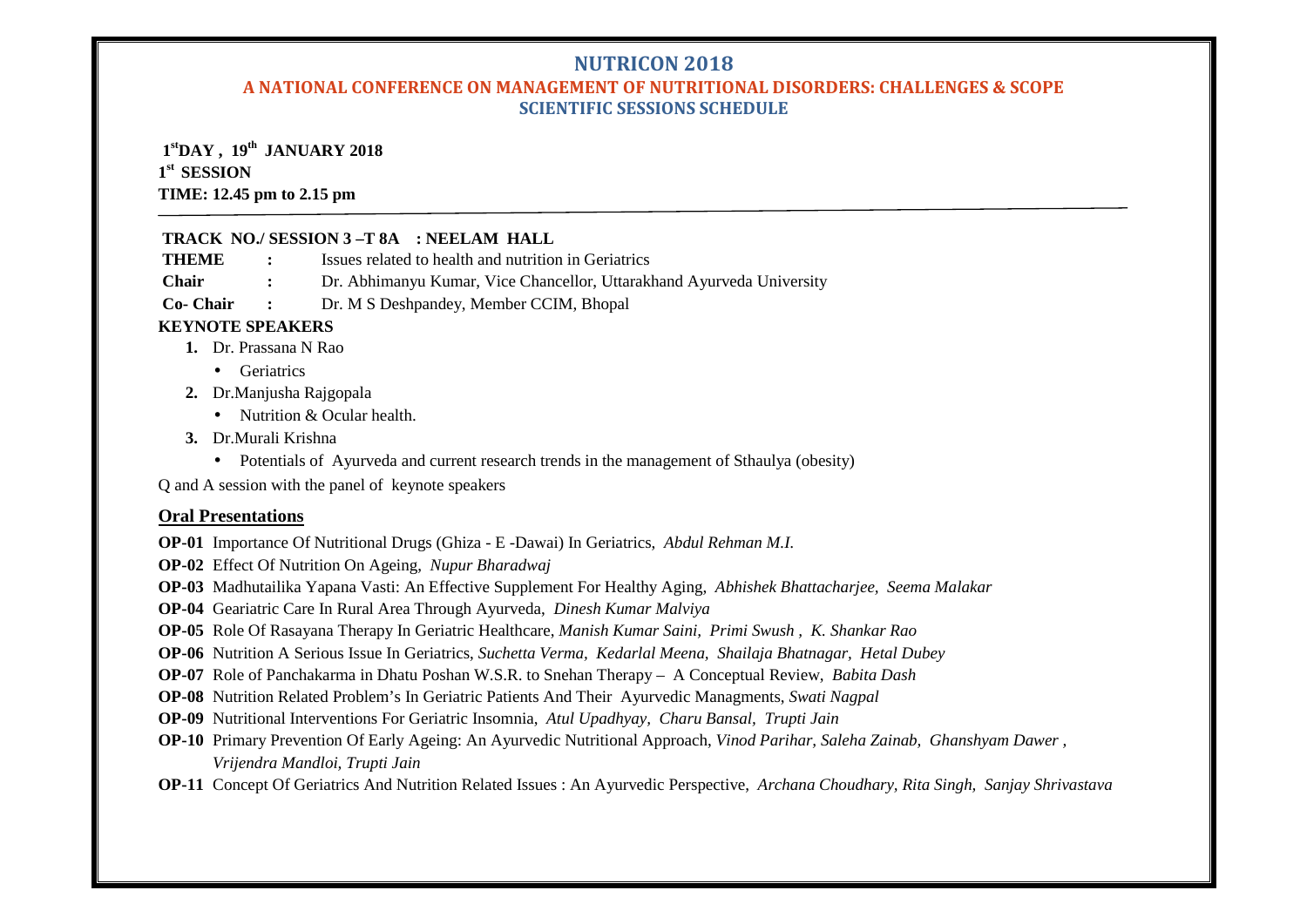#### **A NATIONAL CONFERENCE ON MANAGEMENT OF NUTRITIONAL DISORDERS: CHALLENGES & SCOPE SCIENTIFIC SESSIONS SCHEDULE**

**1 stDAY , 19th JANUARY 2018 1 st SESSION TIME: 12.45 pm to 2.15 pm**

## **TRACK NO./ SESSION 4 –T 5A : VAIDURYA HALL**

**THEME :** Scope of Nutraceuticals

- **Chair :** Dr. Avula Laxmaiah, Director Grade Scientist & Head, Division of Community Studies ICMR-National Institute of Nutrition, Hyderabad
- **Co- Chair :** Dr. Shankar Rao, Professor & HOD, National Institute of Ayurveda

#### **KEYNOTE SPEAKERS**

- **1.** Dr. Jayan Damodaran
	- Nutraceuticals and its Ayurvedic Adaptation
- **2.** Dr. Santosh Nair
	- Concept of Ahara in Ayurveda

Q and A session with the panel of keynote speakers

## **Oral Presentations**

- **OP-01** Neutraceuticals And Rasayana Chikitsa In Ayurveda, *Prajeesh Nath E N*
- **OP-02** Importance Of Traditional Food Habits For Curbing Nutritional Disorders In India, *Sumeet Goel*
- **OP-03** Concept Of Anupan And Its Relevance, *Mamta Tiwari*
- **OP-04** Rehabilitation Of Criminals Through Yogic Diet And Practices: Review Study, *Prasad P. Deshpande, V.G. Pratrikar*
- **OP-05** A Review On Promises And Problems Of Transgenic Food, *Shruti Singh, K.C. Garg, Anjali Jain*
- **OP-06** Prospects In Nutraceutical's Next Generation, *Ravi Verma, Charu Bansal, Trupti Jain*
- **OP-07** Role Of Takra (A Nutraceutical) In Arshadi Vyadhisankar Rogas, *Rajeev Shrivastav*
- **OP-08** Clinico Comparative trial of Charakokta Medhya Rasayana and Shirodhara in Patients of Manasika Avasada (Mental Depression), *Shraddha Sharma*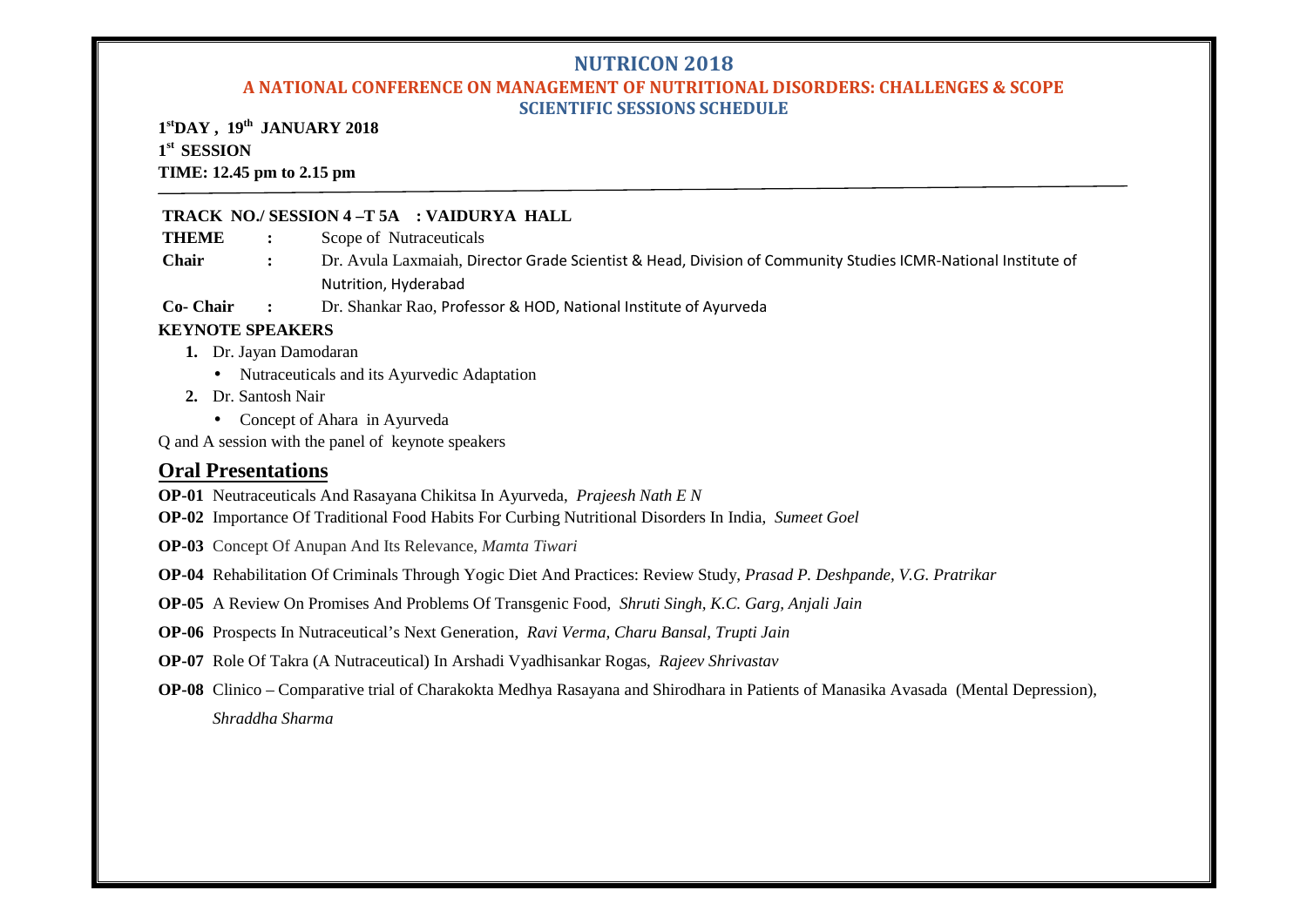## **A NATIONAL CONFERENCE ON MANAGEMENT OF NUTRITIONAL DISORDERS: CHALLENGES & SCOPE SCIENTIFIC SESSIONS SCHEDULE**

## **1 stDAY , 19th JANUARY 2018 2 nd SESSION TIME: 3.15 pm to 5.15 pm**

## **TRACK NO./ SESSION 5 –T 3A : HEERAK HALL**<br>**THEME** : Issues related to nutrition in pregna

**The Issues related to nutrition in pregnant women** 

- **Chair** : Dr. R S Sharma,V ice Chancellor of Madhya Pradesh Medical Science University, Jabalpur
- **Co- Chair :** Dr. Rajagopala, Associate Professor, All India Institute of Ayurveda, Delhi

## **KEYNOTE SPEAKERS**

- **1.** Dr. Kamini Dhiman
	- Ayurvedic concept of food and nutrition in relation to female health
- **2.** Dr. Laxmi Priya Dei
	- Ayurvedic Management of IUGR
- **3.** Dr. Surinder Katoch
	- Food and Health-Ayurvedic perspective

Q and A session with the panel of keynote speakers

## **Oral Presentations**

**OP- 01** A Review Of Sutika Paricharya & Garbhini Poshana, *Shriram Dwivedi, O.P. Dwivedi, H.P. Sharma*

- **OP- 02** Issues Related To Nutrition In Pregnant Women, *Mahi Pravesh Mishra*
- **OP- 03** Nutritional Disorders In Fetus Development, *Megha Gupta, L.P. Dei*
- **OP- 04** Garbhini Paricharya W.S.R To Dietary Regimen For Maternal Health,Growth & Development Of Fetus And Lucid Delivery-A Conceptual Study, *T.Nirmala, N. Krishnahah*
- **OP- 05** The Role of Ayurveda In Malnutrition During Pregnancy, *Sujata K Shamkuwar, M.B. Pillewan*
- **OP- 06** Nutrition Related Issues In Pregnant Women In India Garbhshosh / Vatabhipanna Garbh / Garbhkshya Iugr, V*ikas Sharma, Yogesh Wane, Prakash Joshi, Harsh Pastore*
- **OP- 07** Nutritional Significant of Various dietary supplement used in Garbhini Paricharya, *Priyanka Shrivastava, Rita Marwaha, Nisha Bhalerao, S.D. Panda*
- **OP- 08** Garbhini Paricharya Through Ayurveda : A Scientific Approach For Healthy Motherhood And Successful Progeny, *Neha Purohit, Sanjay Shrivastava, Rita Singh,*
- **OP- 09** Dietetics For Healthy Pregnancy*, Rita Singh*
- **OP- 10** Importance of Nutrition During Pregnancy, *Basanti Guru*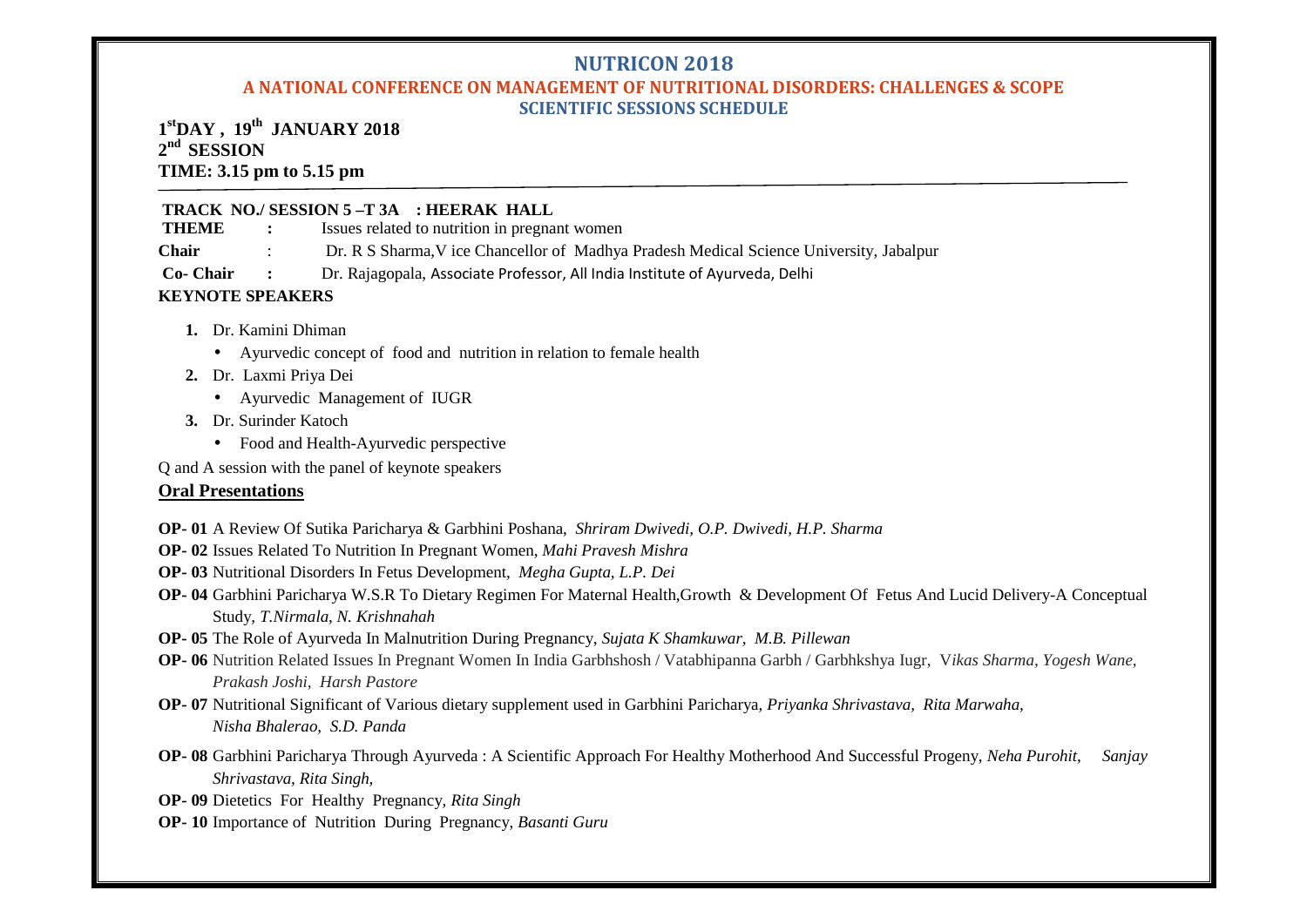## **A NATIONAL CONFERENCE ON MANAGEMENT OF NUTRITIONAL DISORDERS: CHALLENGES & SCOPE SCIENTIFIC SESSIONS SCHEDULE**

**1 stDAY , 19th JANUARY 2018 2 nd SESSION TIME: 3.15 pm to 5.15 pm**

#### **TRACK NO./ SESSION 6 –T 6A : HEERAK HALL**

**THEME :** Complications related to under nutrition

**Chair :** Dr. R.B. Dwivedi, Professor, IPGTRA, Jamnagar

**Co- Chair :** Dr. J.S. Tripathi, Professor & HOD, Banaras Hindu University

#### **KEYNOTE SPEAKERS**

- **1.** Dr. Avula Laxmaiah
	- Management of nutritional disorders (Triple burden of diseases) in the India Context
- **2.** Dr. K R C Reddy
	- Management of Ayurvedic Dietetics w.s.r. to DM Type 2
- **3.** Dr.K S Dinesh
	- Dhatu based nutritional consideration in common pediatric illness and its management
	- Q and A session with the panel of keynote speakers

## **Oral Presentations**

**OP-01** Role Of Katu-Dravya In The Management Of Bala Shosha, *Rohit Singh*

- **OP-02** Role Of Balaswagandhadi Kshira Basti In The Management Of Karshya W.S.R. To Nutritional Deficiency, *Vivek Kr. Deolia , Jitendra Shrivastava*
- **OP-03** Challanges In Diagnosing Malnutrition Induced By Chronic Gastric Ulcer- A Case Study, *Sachin Deva*
- **OP-04** Body Sickness Under Nutrition, *M.P. Singh , Santosh Kumar , Deepak Kumar*
- **OP-05** A Conceptual And Applied Study Of Dhatuposhanakrama In Context To Panduroga, *Jay R. Mordhara*
- **OP-06** A Pilot Study To Evaluate The Role Of Santarpanmanth In Protein Energy Malnutrition, *Durgawati Devi*
- **OP-07** A Critical Review On Nutritional Disorders Caused By Pesticides With Special Reference To Dushivisha, *Vinodkumar Tiwari, Kundan Meshram, S.S. Suryawanshi*
- **OP-08** Role Of Panchtikta Ksheer Basti In Asthi-Majjagata Khasya W.S.R. Osteopenia- A Conceptual Study, *Ritika Mishra, Anoop Thakur*
- **OP-09** Management Of Nutritional Eye Disorders, *Shweta Agrawal*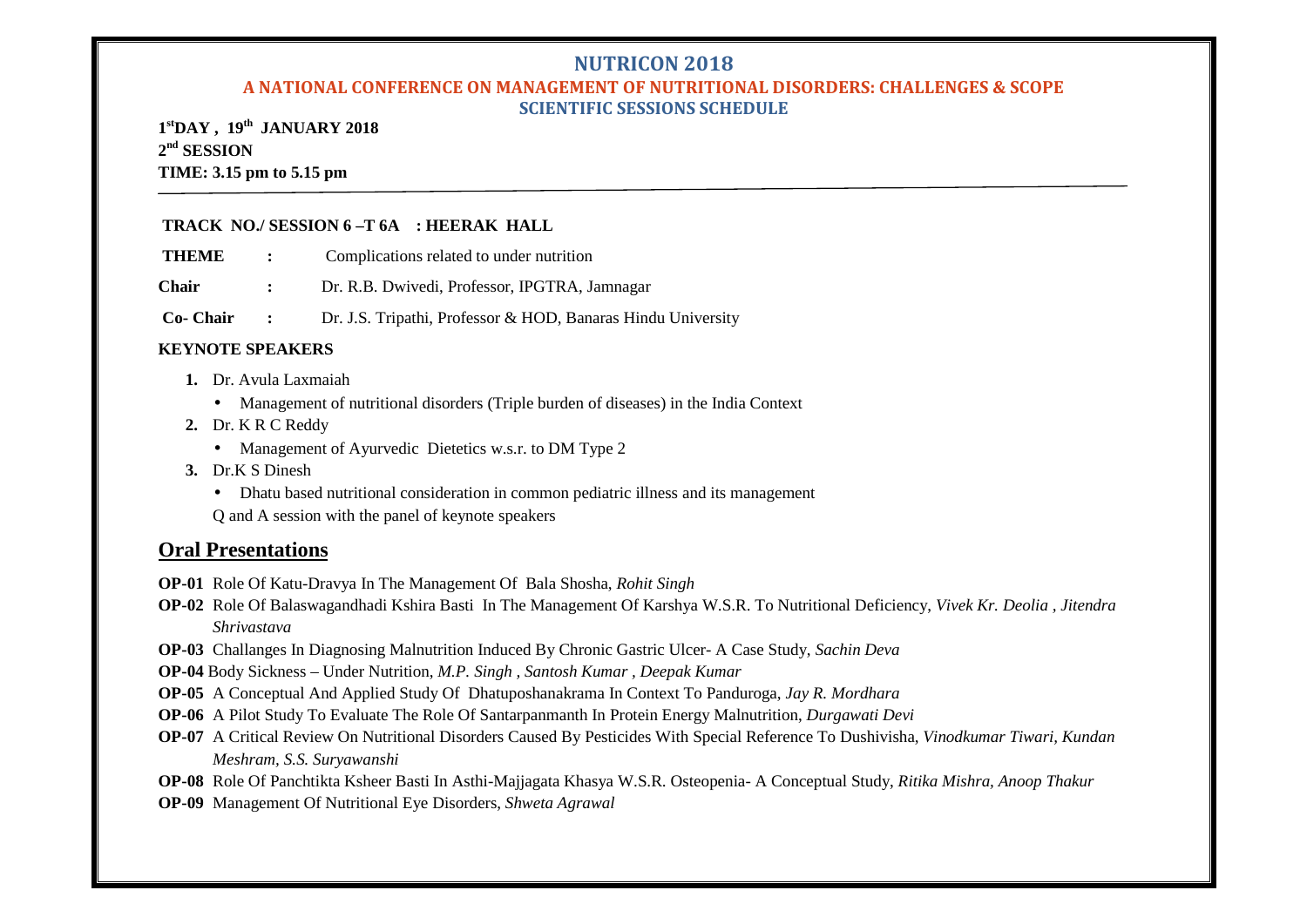## **A NATIONAL CONFERENCE ON MANAGEMENT OF NUTRITIONAL DISORDERS: CHALLENGES & SCOPE SCIENTIFIC SESSIONS SCHEDULE**

**1 stDAY , 19th JANUARY 2018 2 nd SESSION**

**TIME: 3.15 pm to 5.15 pm**

## **TRACK NO./ SESSION 7 –T 4A : NEELAM HALL**

**THEME :** Diseases of over nutrition

**Chair :** Dr. S.S. Sawarikar, Ex. Vice Chancellor, Gujrat Ayurveda University

**Co- Chair :** Dr. Manjusha Rajgopala, Professor & HOD ,All India Institute of Ayurveda, Delhi

## **KEYNOTE SPEAKERS**

- **1.** Dr. Sajitha Bhadran
	- Over nutrition Challenges & scope w.s.r. to Diabetes Mellitus
- **2.** Dr. G Vinod Kumar
	- Complications related to over nutrition

Q and A session with the panel of keynote speakers

## **Oral Presentations**

**OP-01** Sugar Consumption And Prevention Of Lifestyle Disorders, *A Kashif Anwar, Z. Haneef*

- **OP-02** Concept Of Temperament (Mizaj) & Its Relation With Diet Restriction In Diabetes Mellitus, *Naseem A.Khan, S.Nafees Bano*
- **OP-03** Obesity In Children: Research Challenges And Opportunities In Ayurveda, *Bakhtyar Asharafi,*
- **OP-04** Role Of Diet In Management Of Dyslipidemia: One Of The Most Prevalent Nutritional Disorder In Clinics, *Jayshree Pandey, O.P. Singh, Shweta Shukla*
- **OP-05** Ayurvedic Concept of Food And Nutrition In Hypertension*, Sakshi Negi, O.P. Singh*
- **OP-06** Diseases Related To Overnutrition And Their Management, *Vineeta Waldia, Vikash Bhatangar*
- **OP-07** Atherosclerosis And Its Dietary Management, *Sunita Rajput, Deepika Thakur, Urmila Shukla*
- **OP-08** Obesity and its management through Surya Namaskar & Nadishodnan Pranayama, *Ved Prakash Gupta, Nitin Marwaha, Charu Bansal, Umesh Shukla*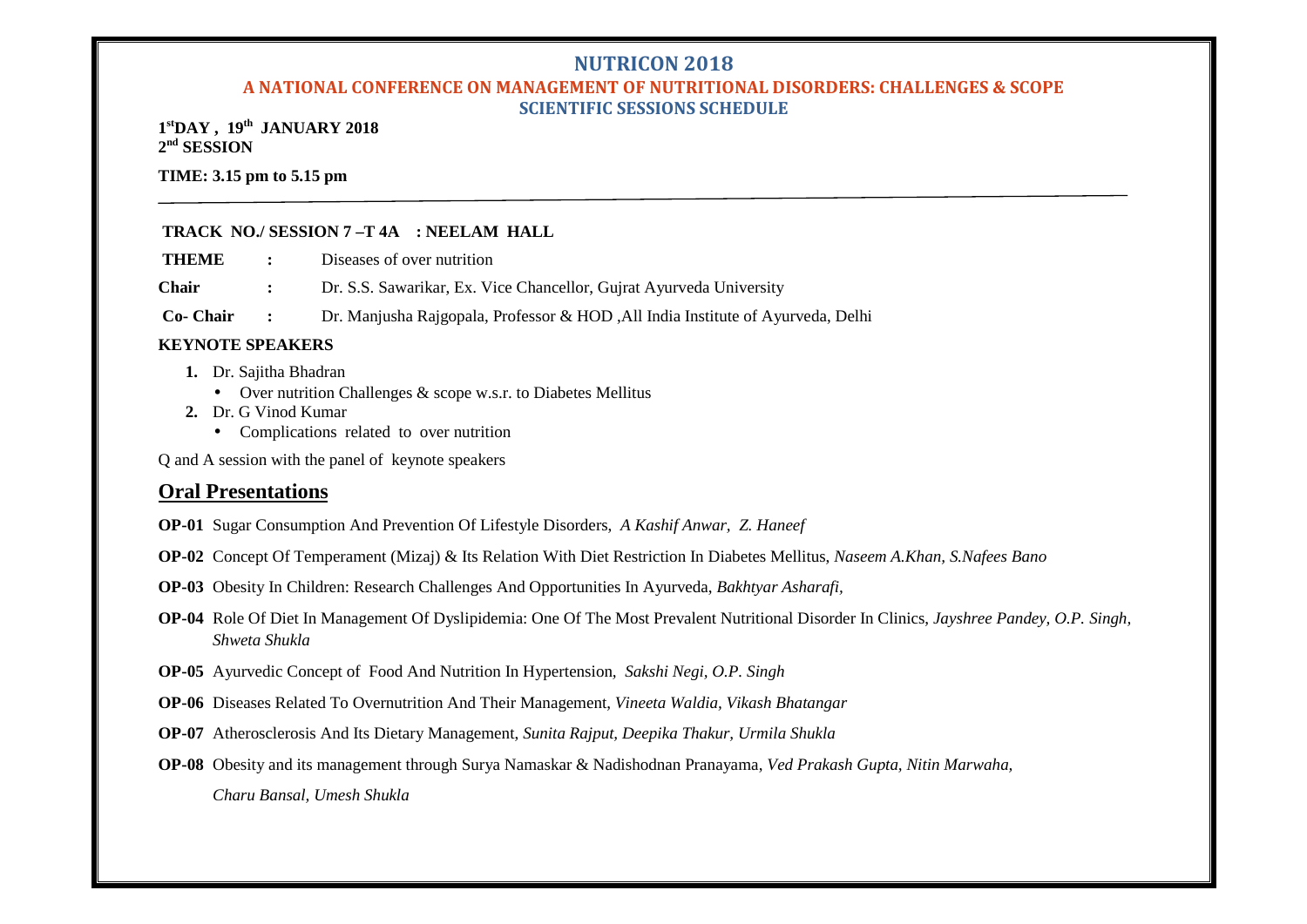## **A NATIONAL CONFERENCE ON MANAGEMENT OF NUTRITIONAL DISORDERS: CHALLENGES & SCOPE SCIENTIFIC SESSIONS SCHEDULE**

**1 stDAY , 19th JANUARY 2018**

**2 nd SESSION**

**TIME: 3.15 pm to 5.15 pm**

## **TRACK NO./ SESSION 8 –T 5B : VAIDURYA HALL**

**THEME : Scope of nutraceuticals**

**Chair :** Dr. Prassana N Rao,principal, S D M College Of Ayurveda and Hospital,Hassan,Karnataka

**Co- Chair :** Dr. Kamlesh Sharma,Professor,& Head of Swasthavritta, National Institute of Ayurveda,Jaipur,Rajasthan

## **KEYNOTE SPEAKERS**

- **1.** Dr. Yamini Bhushan Tripathi
	- Nutraceuticals development in Ayurveda : Role of Molecular Biology
- **2.** Dr. Kashinath
	- Ayueveda Dietetics-Judicious Diet prescription

Q and A session with the panel of keynote speakers

## **Oral Presentations**

**OP-01** Panchagavya :An Unique And Holistic Approach To Provide New Way To Neutraceuticals *, Rakesh Mishra , Ankita Mishra*

**OP-02** Development Of An Ayurvedic Nutraceutical Health Drink W.S.R. To Its Efficacy, *Priya Gupta, KunaL Gohil, Hitesh A Vyas, A.S. Baghel*

**OP-03** Understanding The Role Of Flax seed As A Nutraceutical In Obesity, Rachana Kashyap*, D. V. Kulkarni*

**OP-04** The Ayurvedic Approach To Nutraceuticals*, Rahul Kumar Gupta*

**OP-05** The Perspecptive Of Ayurvedic Nutraceuticals And Its Scope: A Review, *Khatik Rohit Kumar*

**OP-06** Mushroom (Sanswedaj Shaka) A Treasure Hunt For Nutraceuticals- A Review*, Rajesh Kumar Mishra,, Swapnali Gadave, Deepak Goud* **OP-07** Vatad - A Plant Of Significant Nutritional Value*, Shyam Jat, , Sunita D Ram, Shiromani Mishra, Shivkumar Mishra, Ravindra Sharma* **OP-08** Nutraceuticals Apropos Ajastrik Rasayana*,,Gaurav Malviya, Nisha Bhalerao, Swatantra Chaurasia, Rita Marwah,*

*Ashok Gupta, Pankaj Gupta, S D Panda*

**OP-09** Nutritive Food-"Sattvik Aahar" W.S.R To Pragnya (Conceptual Study), *Shuchi Mishra, Rajeev Mishra*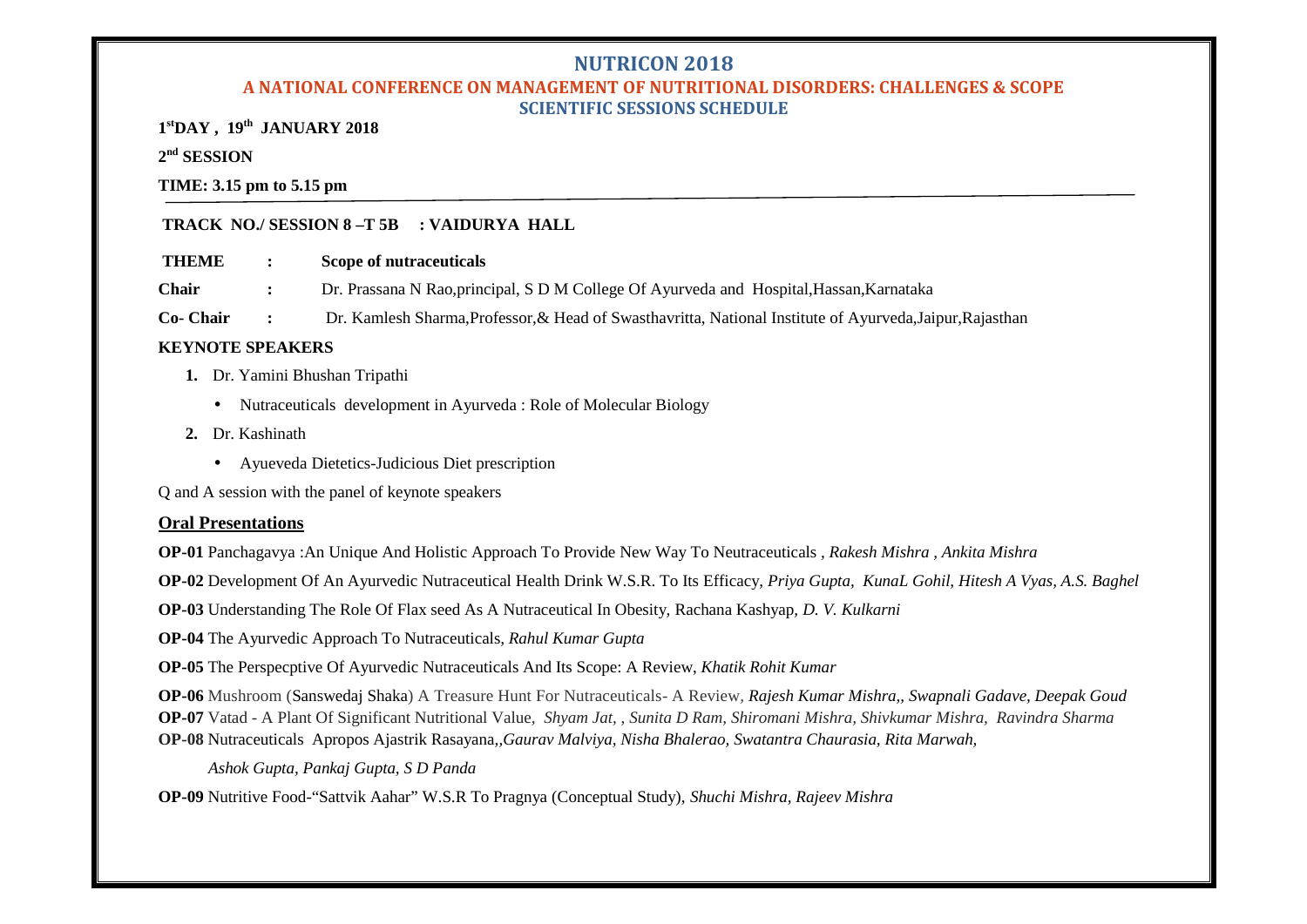## **A NATIONAL CONFERENCE ON MANAGEMENT OF NUTRITIONAL DISORDERS: CHALLENGES & SCOPE SCIENTIFIC SESSIONS SCHEDULE**

**2 ndDAY , 20th JANUARY 2018**

**1 st SESSION**

**TIME: 09.30 am to 11.45 am**

## **TRACK NO./ SESSION 09 –T 1B : HEERAK HALL**

**THEME :** Management of nutritional disorders prevalent among the children

**Chair :** Dr.M S Bhagel, Ex. Director, IPGTRA Jamnagar

**Co- Chair :** Dr.Kamini Dhiman, Director General, CCRAS New Delhi

## **KEYNOTE SPEAKERS**

- **1.** Dr.Surya Bali
	- Impact of suposhan nutrition intervention programme in sehore district of M .P .
- **2.** Dr. Snehalatha SN Dornala
	- Nutritional Errors and Disorders in Pre School Children-Challenges & Scope of Ayurvedic RUTF.

Q and A session with the panel of keynote speakers

## **Oral Presentations**

**OP-01** Therapeutic Dietetics Intervention Of Some Common Childhood Disorders, *Reetesh Kumar Verma, Rajendra Prasad Tiwari,*

**OP-02** Role Of Stanya In Controls Of Obesity In Early Childhood, *Jyoti Singh, Mahesh Narayan Gupta*

**OP-03** Managemaent Of Nutritional Deficiencies In Children, *Shiv Prasad Dwivedi*

**OP-04** Anuvasana Basti As Brimhana Aspect For Child Nourishment - A Conceptual Study, *Amit Kumar Awadhiya, A B Thakur*

**OP-05** "Suvarnaprashan" As an Ayurvedic Immunity Booster, *Rajveer Gupta, Vivek Kumar Shrivastava, Pawan Kumar Kirar*

**OP-06** Ayurvedic Life Style In The Management Of Childhood Obesity, *Nagendra Thakre, Ranjit Narang, Praveen Raghuwanshi*

**OP-07** Eating Disorders In Children's And Their Management's Through Ayurved, *Raju meena, Charu Bansal, Trupti Jain, Vijendra Mandloi, Ghanshyam Dawar, Saleha Zainab*

**OP-08** Nutritional Deficiency Disorders And Its Management In Children In Ayurveda, *Neeta Singh, Surendra Kumar Patel*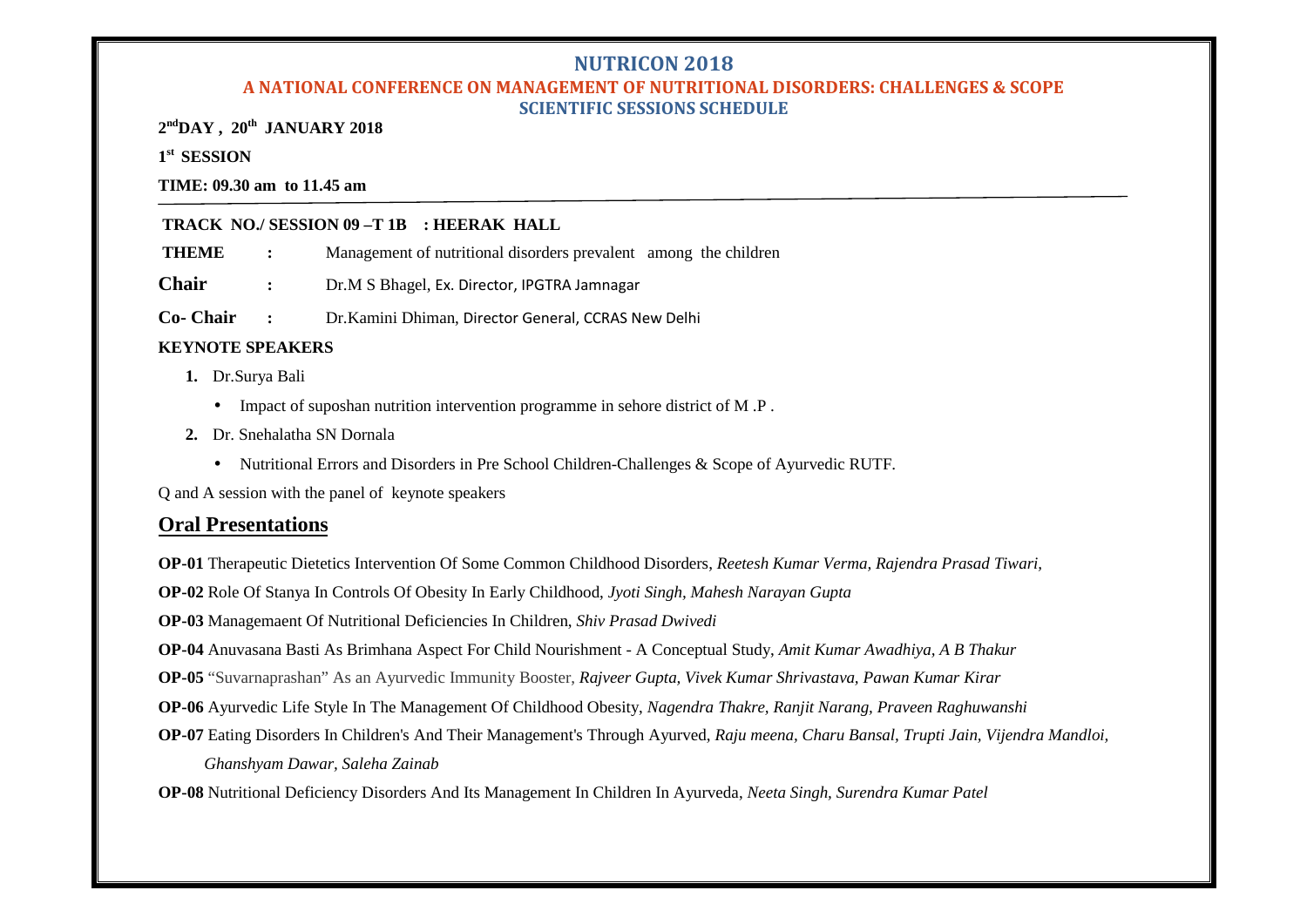#### **A NATIONAL CONFERENCE ON MANAGEMENT OF NUTRITIONAL DISORDERS: CHALLENGES & SCOPE SCIENTIFIC SESSIONS SCHEDULE**

**2 ndDAY , 20th JANUARY 2018**

## **1 st SESSION**

**TIME: 09.30 am to 11.45 am**

## **TRACK NO./ SESSION 10–T 2B : MANIKYA HALL**

**THEME** : Nutritional disorders in adolescent girls and their management

**Chair :** Dr. K S Dhiman, Director General, CCRAS New Delhi

**Co- Chair :** Dr. K R C Reddy, Professor & HOD, Banaras Hindu University

## **KEYNOTE SPEAKERS**

- **1.** Dr. Padmashree Balendu Prakash
	- Non Iron Containing Ayurvedic Rasa Formulation In Treatment Of Nutrition Anemia
- **2.** Dr. Umesh Kapil
	- Nutrition Transition In India and Double Burden of Malnutrition in adolescent Girls

Q and A session with the panel of keynote speakers

## **Oral Presentations**

- **OP-01** Role Of Diet In Prevention Of Polycystic Ovarian Syndrome (Pcos), *Zarina Khatoon*
- **OP-02** Diet For Adolescents, *Nidhi Srivastava, Ravi Kumar Shrivastava*
- **OP-03** Nutritional Disorders In Adolescent Girls And Their Management, *Sushma singh Baretiya, Deepika Anand, Dinesh Choudhari*
- **OP-04** Nutrition Deficiency In Adolescence Girls -An Ayurvedic Concept, *Dr. B. Reddy Soni, Dr. N Krishnaioh*
- **OP-05** Anaemia (Pandu) "A Challenging Nutritional Disorder In Adolescent Girls, *Vijeta Barange,Sanjay Shrivastava,, Rita Singh, Rajesh Jain, Bharati Dadlani*
- **OP-06** Adolescent Nutrition And Nutritional Guidelines, *Pramod Patel, Deepika Thakur, H.P. Sharma, R.K. Pati*
- **OP-07** Management Of Anemia In Pregnant Women, *Urmila Shukla*

**OP-08** Role Of Shirodhara In The Management Of Stress During Pregnancy, *Sonali Asati, Umesh Shukla, Kamini Soni, Preeti Chaturvedi, Babita*

*Das*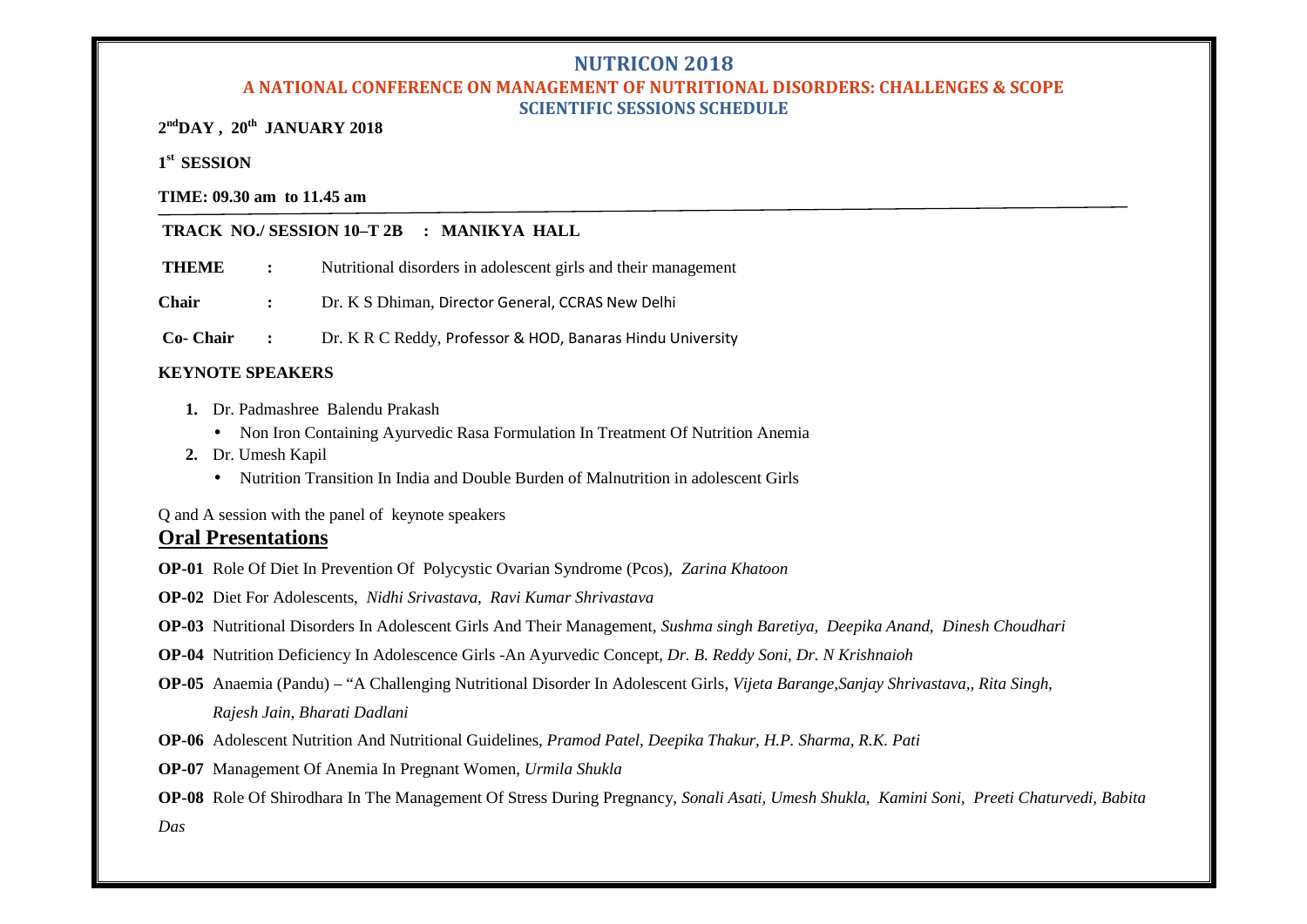## **A NATIONAL CONFERENCE ON MANAGEMENT OF NUTRITIONAL DISORDERS: CHALLENGES & SCOPE SCIENTIFIC SESSIONS SCHEDULE**

**2 ndDAY , 20th JANUARY 2018**

## **1 st SESSION**

#### **TIME: 09.30 am to 11.45 am**

#### **TRACK NO./ SESSION 11 –T 4B : NEELAM HALL**

**THEME :** Diseases of over nutrition

**Chair :** Dr. Banwari Lal Gaur, Ex. Vice Chancellor, Jodhpur University, Rajasthan

**Co- Chair :** Dr. B S Prasad, Principal, KLE Karnataka

#### **KEYNOTE SPEAKERS**

- **1.** Dr.Vasudevan Nampoorthiri
	- Dietetics in Diabetes
- **2.** Dr. U S Nigam
	- Ayurvedic Panchkarma in Malnutrition (specially in childhood)
- **3.** Dr. J S Tripathi,
	- Role of Psychological Factors in Nutritional Disorders

Q and A session with the panel of keynote speakers

## **Oral Presentations**

**OP-01** A Concept Of Diseases Caused By Santarpan (Over Nutrition), *Yogesh Kumar*

**OP-02** Vidangadi Yoga Churna In Obesity Management, *Dipti Sharma, Urmila Shukla*

**OP-03** Diseases of Over Nutrition and there management, *RoshaniVerma, Nitin Marwaha, Babita Sharma*

**OP-04** Role Of Panchakarma In The Management Of Sthoulya, *Kirnmayi Paluru, P. Murli Krishna, A. Shankar Babu*

- **OP-05** Over nutrition: An Emerging Global Health Problem, *Sanjay Srivastava, Archana Choudhary*
- **OP-06** Apathynimitaj Prameha: A Nutritional Disorder & It's Management, *Hariprakash Sharma, Vivek Sharma*
- **OP-07** Over Nutrition & Related Disorders An Overview, *Vivek Sharma,*
- **OP-08** Effect Of Ayurvedic Dietetics And Exercise In Prediabetic Patients, *Ghanshyam Dawar, Charu Bansal, Nitin Marwaha*
- **OP-09** Comparativ**e** Study Of Leech Application & Diet Plan In Management Of Vatarakta Wsr Gout: A Pilot Study, *Shashank Jha*
- **OP-10** Role of Nutrition in managing cardiovascular in risk in Diabetes, *Bharti Dadlani*
- **OP-11** Potential effect of gudchi churana in the management of the prameha (Diabetes), Dr. Kamini Soni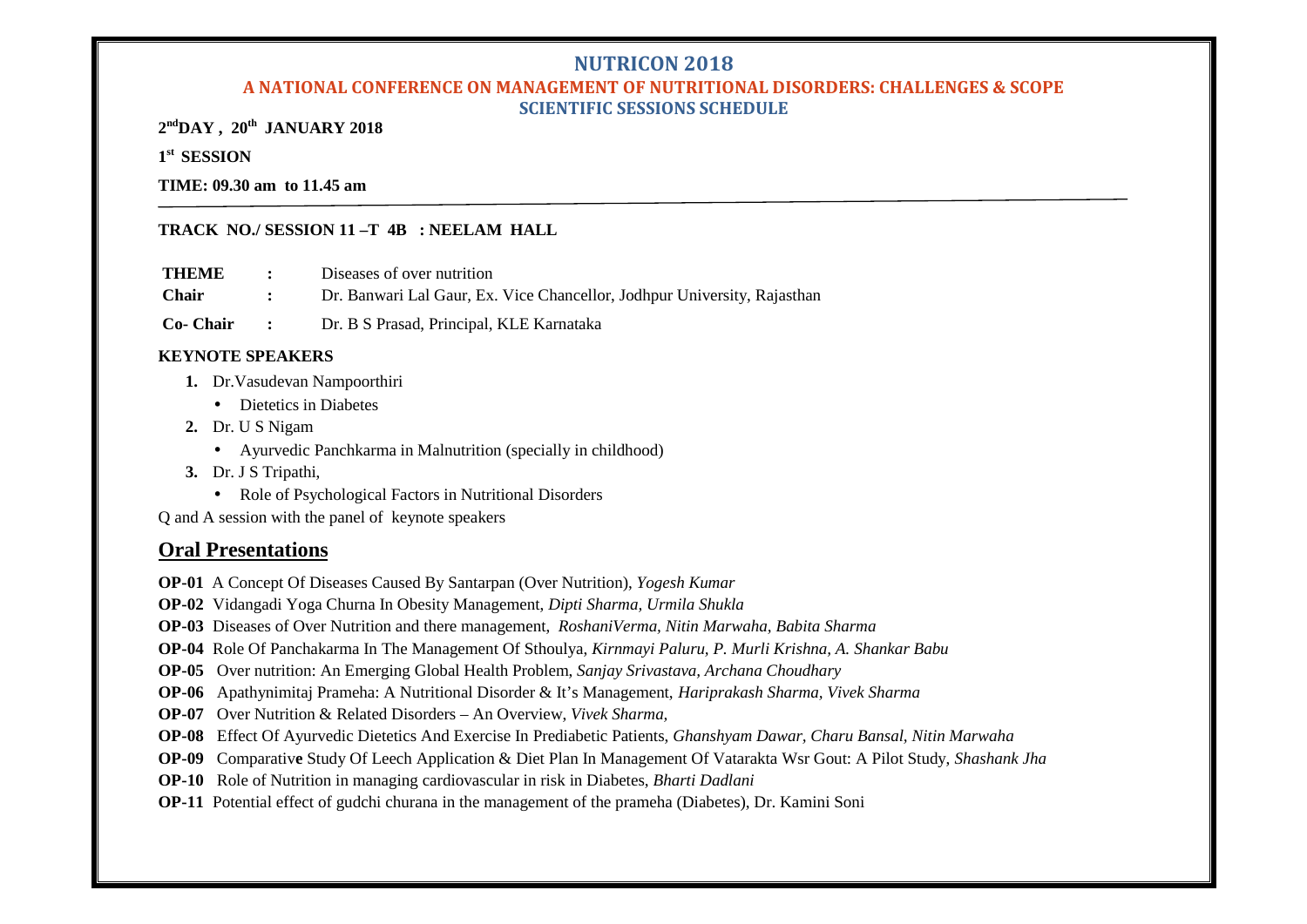## **A NATIONAL CONFERENCE ON MANAGEMENT OF NUTRITIONAL DISORDERS: CHALLENGES & SCOPE SCIENTIFIC SESSIONS SCHEDULE**

**2 ndDAY , 20th JANUARY 2018**

## **1 st SESSION**

#### **TIME: 09.30 am to 11.45 am**

#### **TRACK NO./ SESSION 12 –T 5C : VAIDURYA HALL**

**THEME :** Scope of nutraceuticals

**Chair :** Dr. Navin Chandra, Director, Madhya Pradesh Council of Science & Technology, Bhopal

**Co- Chair :** Dr. Y B Tripathi, Dean, BHU

## **KEYNOTE SPEAKERS**

- **1.** Dr. Y K Sharma
	- Nutrition and Ayurveda
- **2.** Dr. Shankar Rao
	- Issues Related to Nutritional Disorders
- **3.** Dr. Pawan Godatwar
	- Nutritional aspects of Medoroga

Q and A session with the panel of keynote speakers

## **Oral Presentations**

- **OP- 01** Nutraceuticals In The Orbit Of Ayurveda With Special Reference To Vardhman Pippali Rasayana, *Abhilasha Agrawal*
- **OP- 02** Scope Of Nutraceutical, *Ranjit Narang, R. Appaji Rao, R.P. Singh*
- **OP- 03** Moringa Oleifera : A Potential Natural Nutraceutical, *Praveen Raghuwanshi, H.P. Sharma Damini Raghuwanshi*
- **OP- 04** Defining Neutraceuticals And Rules Pertaining To It In India, *Somil Dubey*
- **OP- 05** Neutraceuticals From Ayurveda:An Evidence Based Philanthropy From Rasa Shastra And Bhaishajya Kalpana, *Jagriti Sharma, K Shankar Rao*
- **OP- 06** Nutrition With Special Reference To Kaph Prakriti, *Hemangini Dubey, N.K. Prasad, Anju Sharma*
- **OP- 07** Nutrient Drinking Water: Need Of The Hour, Veerbahadur Solanki, *Nitin Ujjaliya, H.P. Sharma*
- **OP- 08** Preservation Of Health Through Nutrition, *Bharat Lal Thakur, Sanjay Shrivastava, Rajesh Jain, Bharti* Dadlani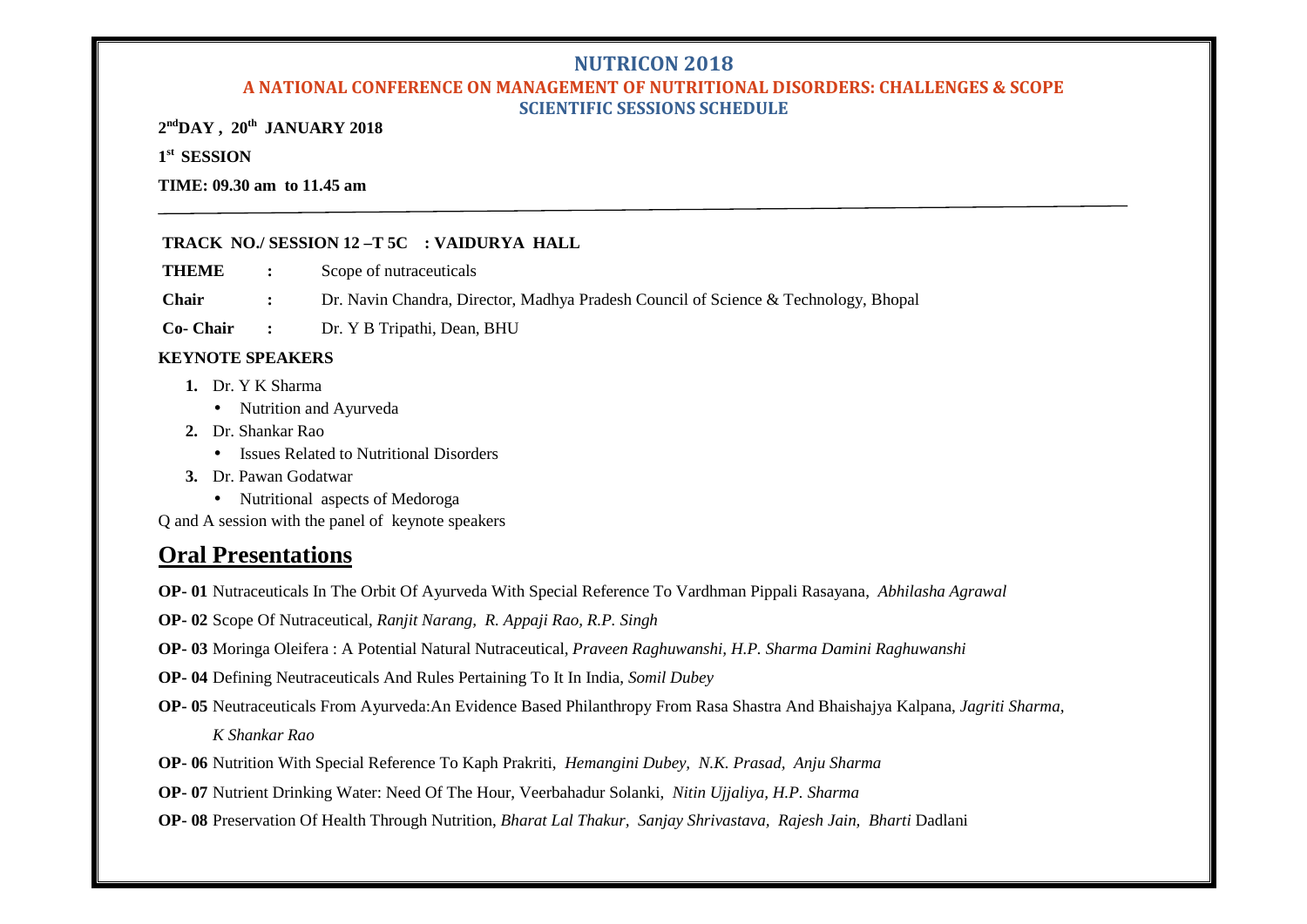## **A NATIONAL CONFERENCE ON MANAGEMENT OF NUTRITIONAL DISORDERS: CHALLENGES & SCOPE SCIENTIFIC SESSIONS SCHEDULE**

**2 ndDAY , 20th JANUARY 2018 2 nd SESSION TIME: 12.0 noon to 02.15 pm**

## **TRACK NO./ SESSION 13 –T 6B : HEERAK HALL**

| <b>THEME</b> | Complications related to under nutrition |  |
|--------------|------------------------------------------|--|
|--------------|------------------------------------------|--|

**Chair :** Dr. Mita Kotecha, Professor & HOD, National Institute of Ayurveda

**Co- Chair :** Dr. Pawan Godatwar, Associate professor and HOD, National Institute of Ayurveda, Jaipur

## **KEYNOTE SPEAKERS**

- **1.** Dr. Kamlesh Sharma
	- Aptarpan nimittaj vikara evum Ayurveda.
- **2.** Dr. O.P. Singh
	- Complications related to under nutrition
- **3.** Vikrant Patil
	- Facts, Focus & Future of nutritional management with Avurvedic prospects

Q and A session with the panel of keynote speakers

## **Oral Presentations**

**OP- 01** Prevalence And Awareness On Anaemia Among Rural Population Of Jammu District, *Poonam Mohod, Sunil Sarode, Dhananjay Bansod, Sharad Mohad*

**OP- 02** Basic Concept Of Aahar Dravya W.S.R. To Nurtitional Deficiency, *Pankaj Mishra, Manjula Mishra*

**OP- 03** Disorders Due To Undernutrition And Overnutrition, *Nitin Urmaliya, A.P. Chouhan*

**OP- 04** Vrana (Ghav) Ke Poshannetu Ayurvediya Chikitsa ka Prabhav, *Akhilesh Bhargav, Shweta Verma*

**OP- 05** Role Of Snehana In The Management Of Protein Energy Malnutrition In Children, *Pawan Kumar Vishwakarma, Deepa Sharma, R.P.Tiwari*

**OP- 06** Study The Standardisation Of Hepatoprotective Drug Used In Nutritional Disorders, *Dewasya Pratap Singh*

**OP- 07** Role Of Ayurveda In Prevention Of Nutritional Deficiency Disorders Of Eye*, R.L.Y.U.Rathnayaka, D.B. Vaghela*

**OP- 08** Role of Takra Basti in Grahani Roga – A Clinical Study. *Preeti Chaturvedi*

**OP- 09** Nitya Sevaniya Dravya -Key To Prevent Undernutrition, *Trupti Jain*

**OP- 10** Nutritional Deficiency Disorders in Pediatrics – An Ayurvedic Overview, *Sulbha Bansod*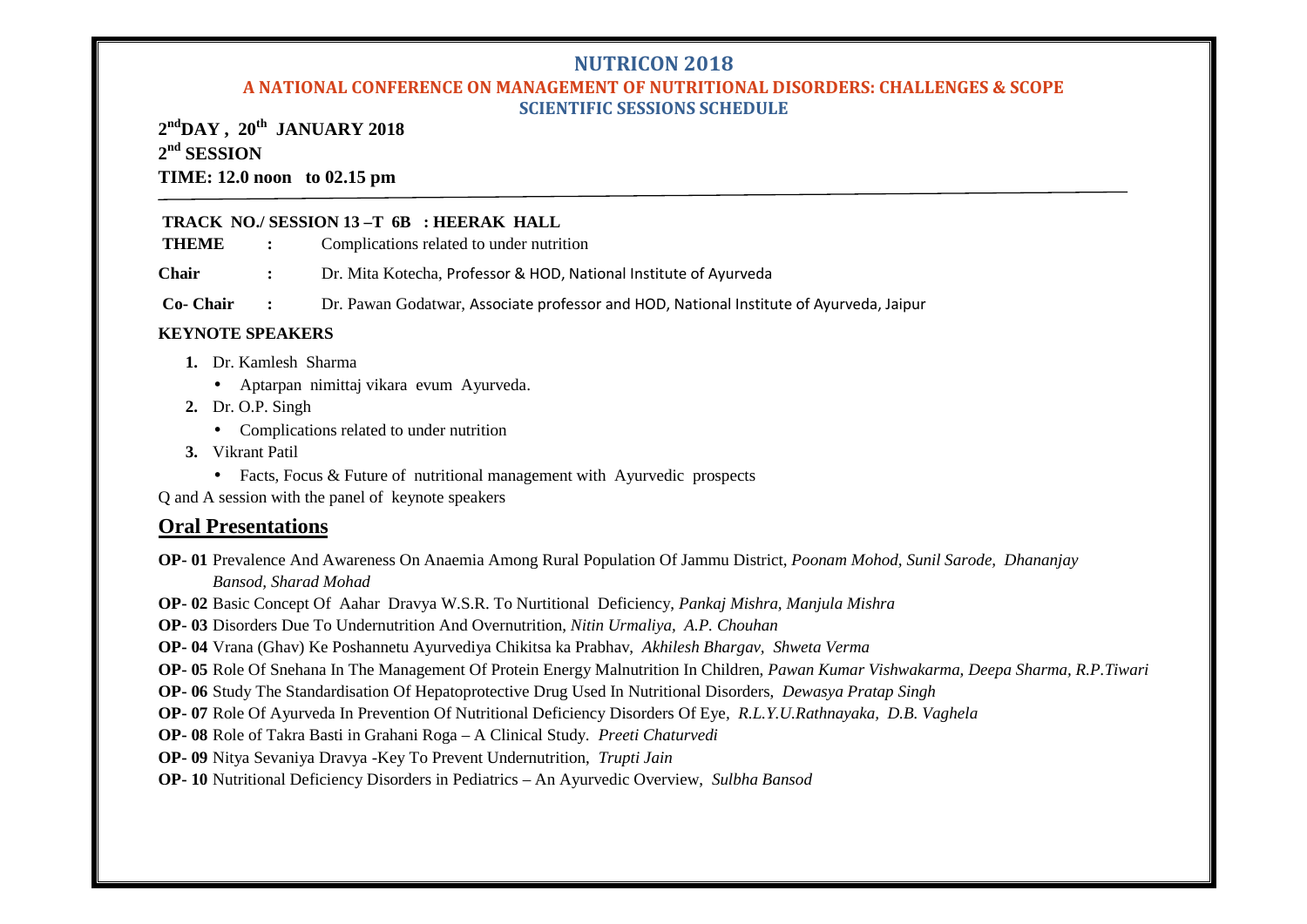## **A NATIONAL CONFERENCE ON MANAGEMENT OF NUTRITIONAL DISORDERS: CHALLENGES & SCOPE SCIENTIFIC SESSIONS SCHEDULE**

**2 nd DAY , 20th JANUARY 2018**

## **2 nd SESSION**

#### **TIME: 12.0 noon to 02.15 pm**

## **TRACK NO./ SESSION 14 –T 8B : MANIKYA HALL**

- **THEME :** Issues related to health and nutrition in Geriatrics
- **Chair :** Dr. Y K Sharma, Principal, RGPGGAC Paprola, Himachal Pradesh

**Co- Chair :** Dr. Surya Bali, Professor, All India Institute of Medical Sciences, Bhopal

## **KEYNOTE SPEAKERS**

- **1.** Dr.Gurdeep Singh
	- Role of Ayurveda in prevention & management of Geriatric health problems
- **2.** Dr. Anjaneya Murthy
	- Nutritional aspects in Geriatric
- **3.** Dr. Arjun Singh Baghel
	- Dietetics in Ayurveda

Q and A session with the panel of keynote speakers

## **Oral Presentations**

**OP- 01** Role Of Nutritional Intervention In Geriatrics Related Health Issues, *Rachna Agrawal, Kamlesh Kumar Sharma*

**OP- 02** Concept Of Rasayana Therapy And Aging In Ayurveda, *Harsh Pastore*

- **OP- 03** Nutrition In Old Age, *Manisha Rathi, Sharad Rathi*
- **OP- 04** Issue Related To Health And Nutrition In Geriatrics*, Rakesh Shukla, O.P. Dwivedi, Jinesh Jain, Bhagwati Tripathi*
- **OP- 05** Understanding The Antioxidant Mechanism Of Soybean (Glycine Max L. Merril), *Pranali Giradkar, D.V. Kulkarni*
- **OP- 06** Geriatric Problems And Their Ayurvedic Dietary Guideline*, Ashish Gupta, Vrijendra Mandloi, Trupti Jain, Charu Bansal*
- **OP- 07** Role Of Ayurveda In Geriatric Nutritional Diseases, *Neelesh Sahu, Sanjay Shrivastava*
- **OP- 08** Anti Aging Effect Of Rasayana in geriatrics W.S.R. Deheindriyabalam Param, Salil Jain, Swati Jain, O.P. Dwivedi, Pravanjan Acharya
- **OP-09** Role Of Rasayana In Geriatic Health Care, *Neeraj Tiwari,Rita Marwaha, Ashok Kumar Gupta, Pankaj Gupta*
- **OP- 03** Management of Asthidhatukshaya vis-A vis osteoporosis, . *Rajesh Meshram*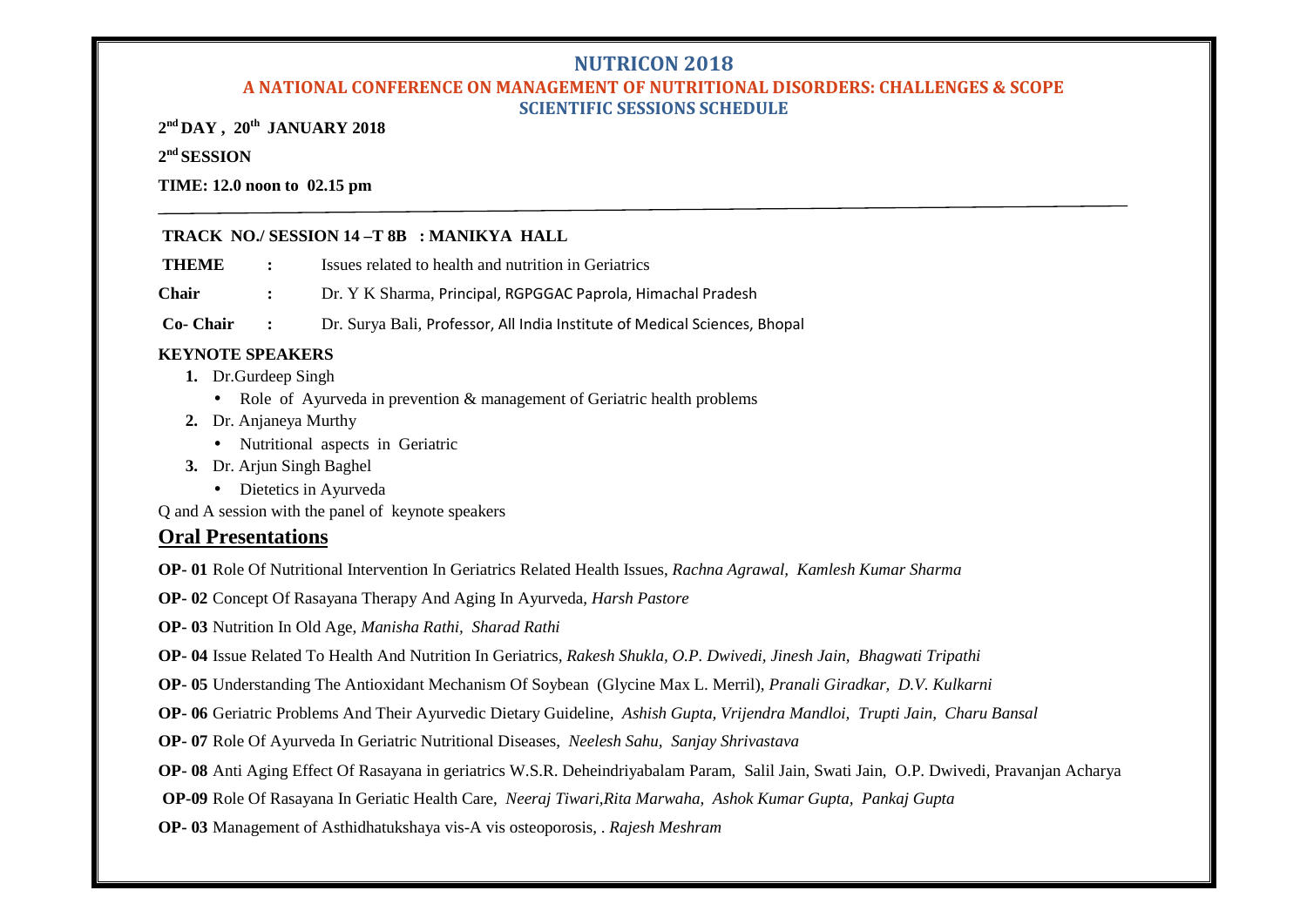## **A NATIONAL CONFERENCE ON MANAGEMENT OF NUTRITIONAL DISORDERS: CHALLENGES & SCOPE SCIENTIFIC SESSIONS SCHEDULE**

## **2 ndDAY , 20th JANUARY 2018 2 nd SESSION TIME: 12.0 noon to 02.15 pm**

## **TRACK NO./ SESSION 15 –T 7 : NEELAM HALL**

**THEME :** Diseases of over nutrition

**Chair :** Dr.Umesh Kapil, Professor, Dept. of Gastroenterology and Human Nutrition AIIMS, New Delhi

**Co- Chair :** Dr.Santosh Nair, Professor, Chaudhary Brahmaprakash Charak Ayurved Sansthan, Delhi

## **KEYNOTE SPEAKERS**

- **1**. Dr. Ram Manohar
- Diseases of over nutrition
- **2**. Dr. Sanjeev Ojha
- Understanding traditional nutritional aspect its limitation and changes in disease control
- **3**. Dr. Satya N Donala
- Diabetes A nutrional metabolic disorder-management,Challenges and Ayurvedic scope

Q and A session with the panel of keynote speakers

## **Oral Presentations**

**OP-01** Role Of Over Nutrition In The Development Of Type 2 Diabetes Mellitus And It's Control, *Ravikant Sharma, Sapra Umesh Kumar*

**OP-02** Role Of Shodhana In The Management Of Santarpana Janya, *Anurag Kushal, Sarvesh Kumar Singh*

**OP-03** Obesity Due To Overnutrition And Its Ayurvedic Manaement, *Manoj Singh Baghel, Umesh Shukla*

**OP-04** The Potential Effect Of Udvartana In The Management Of Sthaulya (Obesity), *Prakash Singh Rajput*

**OP-05** Efficacy Of Shilajit In Obesity W.S.R. To dyslipidaemia, *Ritendra Dohre, Praveen Raghuwanshi, R.K. Pati, Anil Nagle*

**OP-06** Role Of Virechana Karma In Hyperlipidemia, Dushyant Chopariya, *Umesh Shukla, Kamini Soni*

**OP-07** Over Nutritional Disorders And Their Solution By Ayurveda, *Sunil Sharma, Saleha Zainab, Ghanshyam Dawar, Vijendra Mandloi, Trupti Jain, Charu Bansal*

**OP-08** Role Of Ahar Vidhi Visheshayatana Towads Life Style Disorder, *Shubha Chourse, M.M. Mali, Rachana Jain*